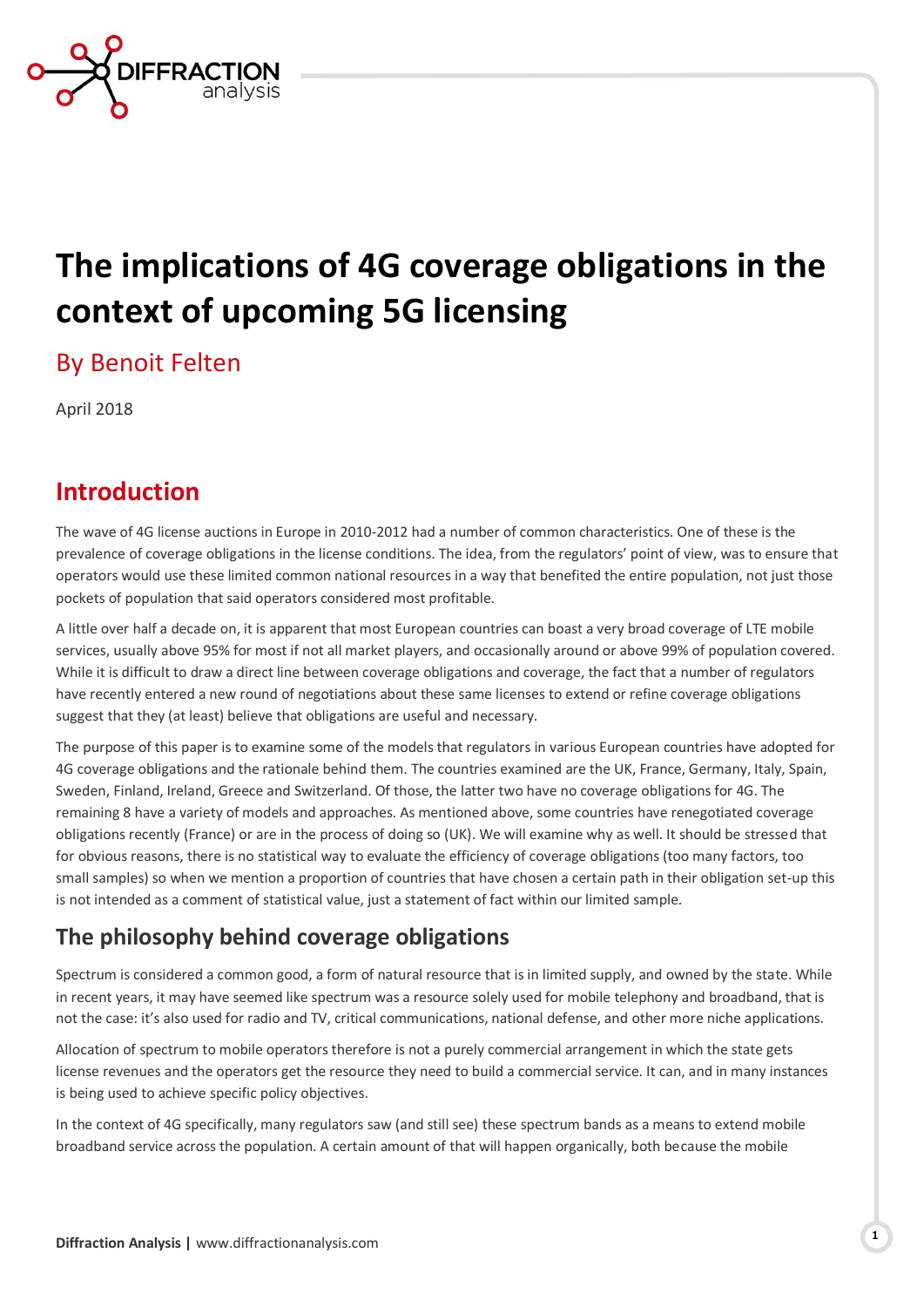operators need scale to generate as much revenues as they can, and because a mobile service by definition is more valuable the farther it reaches.

Like in all industries requiring infrastructure to operate, however, there comes a point in deployment when the additional value in the extra bit of coverage considered yields too little return to be justified on a purely economic basis. This is where coverage obligations, accepted by the MNO as an integral part of the license when attributed, can make a difference. It forces the reallocation of a little profit from the most profitable areas to areas that would otherwise have been considered not to be profitable enough to cover.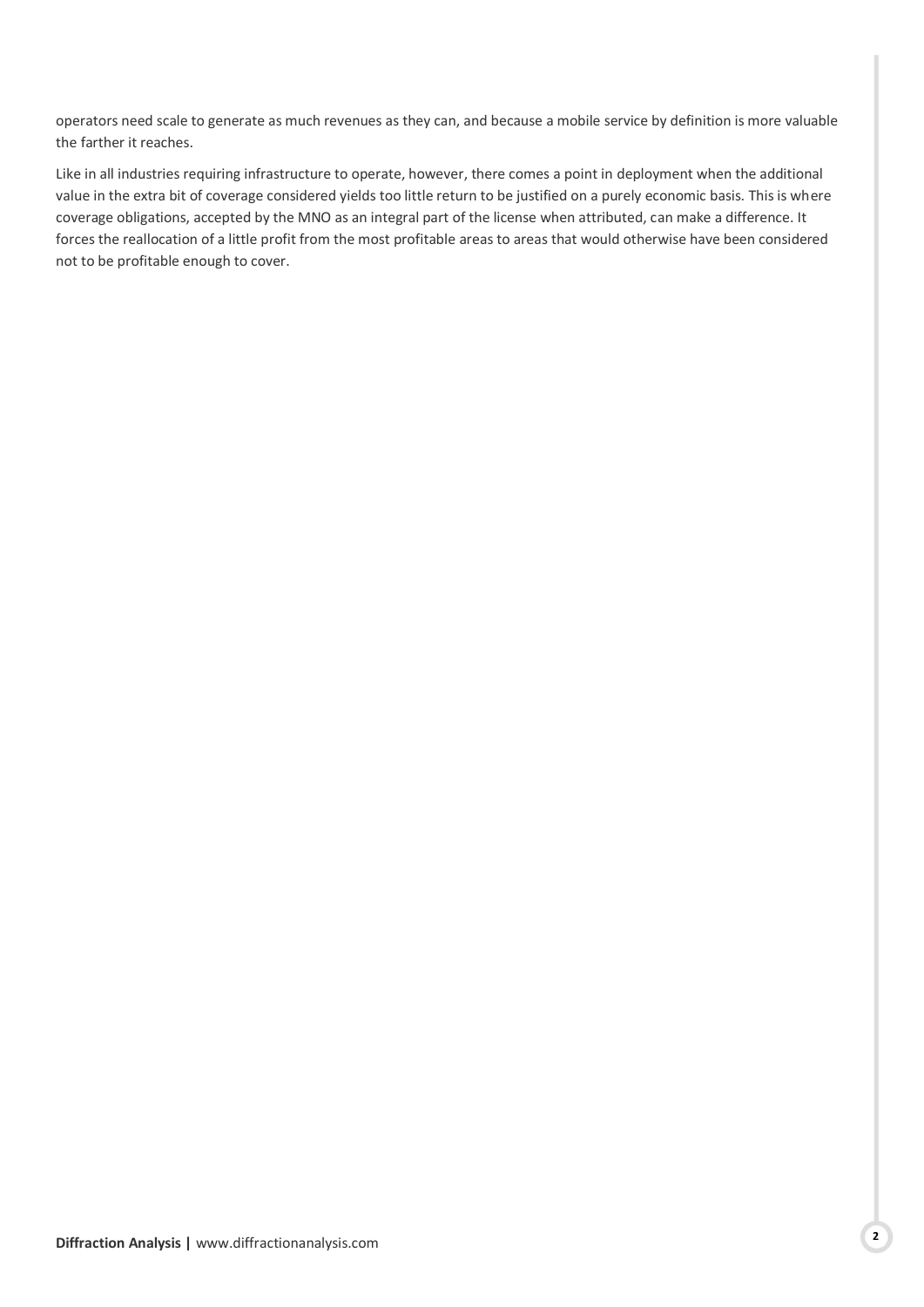# **Nature of coverage obligations**

At their most basic level, coverage obligations (when they exist) are expressed in terms of 4G service availability, generally to a percentage of the population, and occasionally also to a percentage of the country area.

Mobile service however is (by definition) mobile. So how can coverage be expressed in 'percentage of population' when the mobile user moves around? That is one of the key challenges. The shortcut essentially is that population coverage is in reality a mix of population density and area coverage. In other words, when a regulator (or mobile operator) says that such a network covers 95% of the population, what they really mean is that the network covers areas where 95% of the population lives. As customers move around though, they might very easily traverse areas where their mobile phone cannot track a signal.

Few regulators measure (or publish results) for both population coverage and area coverage, but the example of France (who does) illustrates the point above: Orange, the operator with the highest population coverage (92%) at the end of 2017 covered 'only' 65% of the territory.

### **Geographical coverage**

Population coverage being, in fact, geographical, we use this terminology to express the different layers of population coverage in license obligations:

#### **Nationwide obligations**

Half the operators in our sample have nationwide coverage obligations. These may differ per spectrum band in some cases (see below), but are generally expressed as a percentage of population to be covered within a certain timeframe. There are no associated obligations expressed in area coverage in our sample, and we are not aware that these exist anywhere.

The degrees of ambition associated with coverage obligations vary widely however.

- The lowest bar in our sample is Ireland, which requires 70% coverage nationwide within 3 years of license attribution.
- The most ambitious is the UK with 99% population coverage nationwide within 4 years of attribution. In the obligations, this is expressed as 98% indoor, estimated to be equivalent to 99% outdoor.
- Finland also has a 99% population coverage obligation within 5 years in the 800Mhz spectrum band and a 99% obligation in the 700Mhz band within 3 years.
- Sweden has a 100% coverage obligation of households and businesses with no associated timeframe (but for some reason still report coverage in percentage of population).
- France has a 98% nationwide population coverage obligation within 12 years of attribution (and 99.6% by Year 15) in the 800Mhz band and a 75% coverage by Year 11 in the 2600Mhz band.

It is easy to see the limits in imposing only a nationwide obligation however, and many regulators seem to have understood that. Only two countries in our sample (Finland and Ireland) impose only a nationwide obligation. In the case of Finland, that obligation is very high and is complemented by a more complex « right to broadband »<sup>1</sup> which we will not delve into here but puts additional pressure (although with associated subsidies) for deep rural coverage.

#### **Regional obligations**

-

A number of countries with geographical coverage obligations either have both a nationwide and a regional coverage obligation, or only a regional coverage obligation. The idea of the latter is to impose coverage in percentage of population in each region or district to ensure a fair spread of availability to all parts of the national territory.

 UK nationwide obligations (only applied to one license, see Regulatory Strategies below) are complemented with a high level indoor coverage obligation to 90% of each of the four UK Nations. That is still a very broad obligation.

<sup>1</sup>https://www.viestintavirasto.fi/en/internettelephone/righttoatelephoneandbroadbandsubscription/rightto1Mbpsbroadba nd.html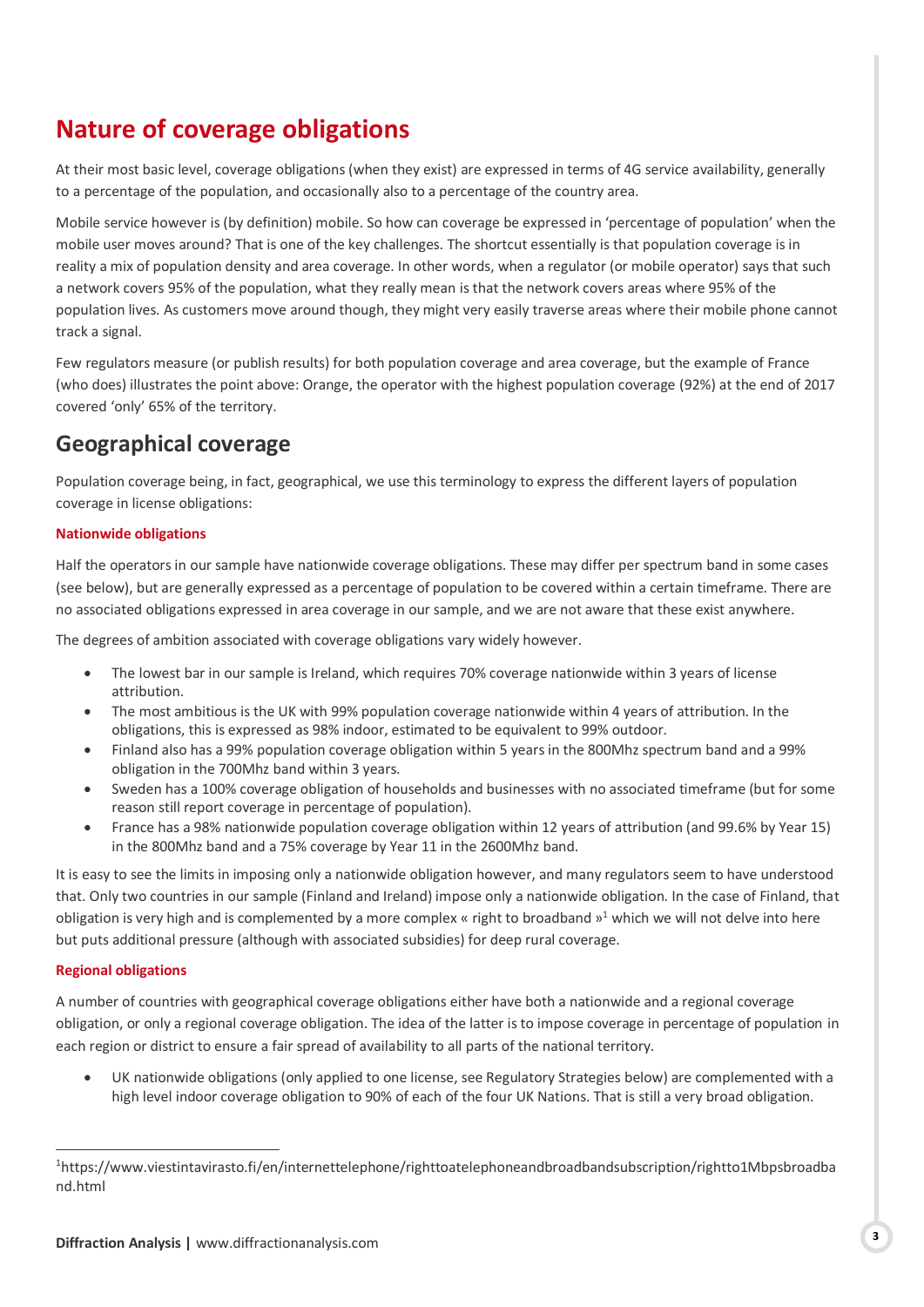In addition to its nationwide obligations, France imposes 90% coverage for each French département (the smallest administrative division above the town) of which there are 96 in France. The timeframe is quite generous (12 years, and 95% by year 15) but it does make it harder for operators to have purely regional deployment strategies, overlooking certain parts of the territory.

#### **Local obligations**

A number of regulators in the sample, while still imposing a form of geographical coverage, do so in a very localised way. The philosophy here is that obligations should not apply to areas where service is likely to be deployed anyway. The obligation tool therefore is solely focused on areas that are either lacking in service or where it is anticipated that the business model will be most challenging (and therefore operators might decide not to deploy if left to decide on their own.) Germany, Spain and Italy has only such localised obligations while France has both Nationwide, Regional and Local obligations:

- The German model imposes a list of underserved areas in each of the 16 federal states. These are classified by size. Coverage obligations impose that 90% of the localities in each state be available for service before service can be offered elsewhere in the state. Service must be deployed first in the lowest population areas in the underserved list.
- The Spanish model is similar although a little less constrictive: it imposes 90% population coverage in all towns of less than 5000 inhabitants listed in the obligations. There is an associated bandwidth obligation of 30Mbps for these underserved towns, but the rest of the network deployment is unconstrained, unlike in Germany.
- The Italian model follows a similar pattern with one crucial difference: the targeted towns listed are not the same for each licensee. Effectively, the regulator made a choice between coverage of white spots and competition in these underserved areas arguing that even if not all licensees covered these areas at least there would be one service available.
- Finally, France in addition to its national and regional obligations also imposes a coverage of 90% of population by Year 10 in what it calls a 'priority zone' of low-density population that represents 18% of the population but 63% of the territory. The regulator might have considered this last obligation ineffective, or at least not as effective as anticipated since in 2018 it renegotiated with operators: the regulator defined a strict list of 5000 towns where 4G is currently not available. Operators have 12 months to offer service there if the local government helps with site acquisition and 24 months otherwise.

### **Other forms of coverage obligations**

While geographical coverage is at the heart of all the coverage obligations we have examined, some regulatory frameworks include other types of obligations, or structure the geographical obligations differently.

#### **Spectrum related obligations**

Few regulators impose different obligations for different spectrum bands. This makes sense since the tradeoff with spectrum is that higher bands offer better bandwidth but do not reach as far. Therefore, by and large, obligations when they exist tend to apply to 800Mhz (or 700Mhz when it is available, but not necessarily to higher spectrum bands. Only France and Italy have obligations pertaining to higher bands:

- France imposes a coverage obligation on 2600Mhz in addition to the obligation on 800Mhz. That obligation is much lower, at 75% coverage as opposed to 99% for 800Mhz.
- Italy has a more complex mechanism on higher bands: irrespective of spectrum bands (other than 800Mhz, there is a national coverage of 20% of population by year 2 and 40% by year 4. However, MNOs must commit during the tender process to coverage areas, and are then imposed a 2600Mhz obligation on these areas: these locations must be covered at least half by 2600 MHz, and the remainder may be covered using the other frequencies for broadband use at 900, 1800 and 2100 MHz. All geographical areas included in the tender application must be fully covered using the 2600 MHz band by Year 11.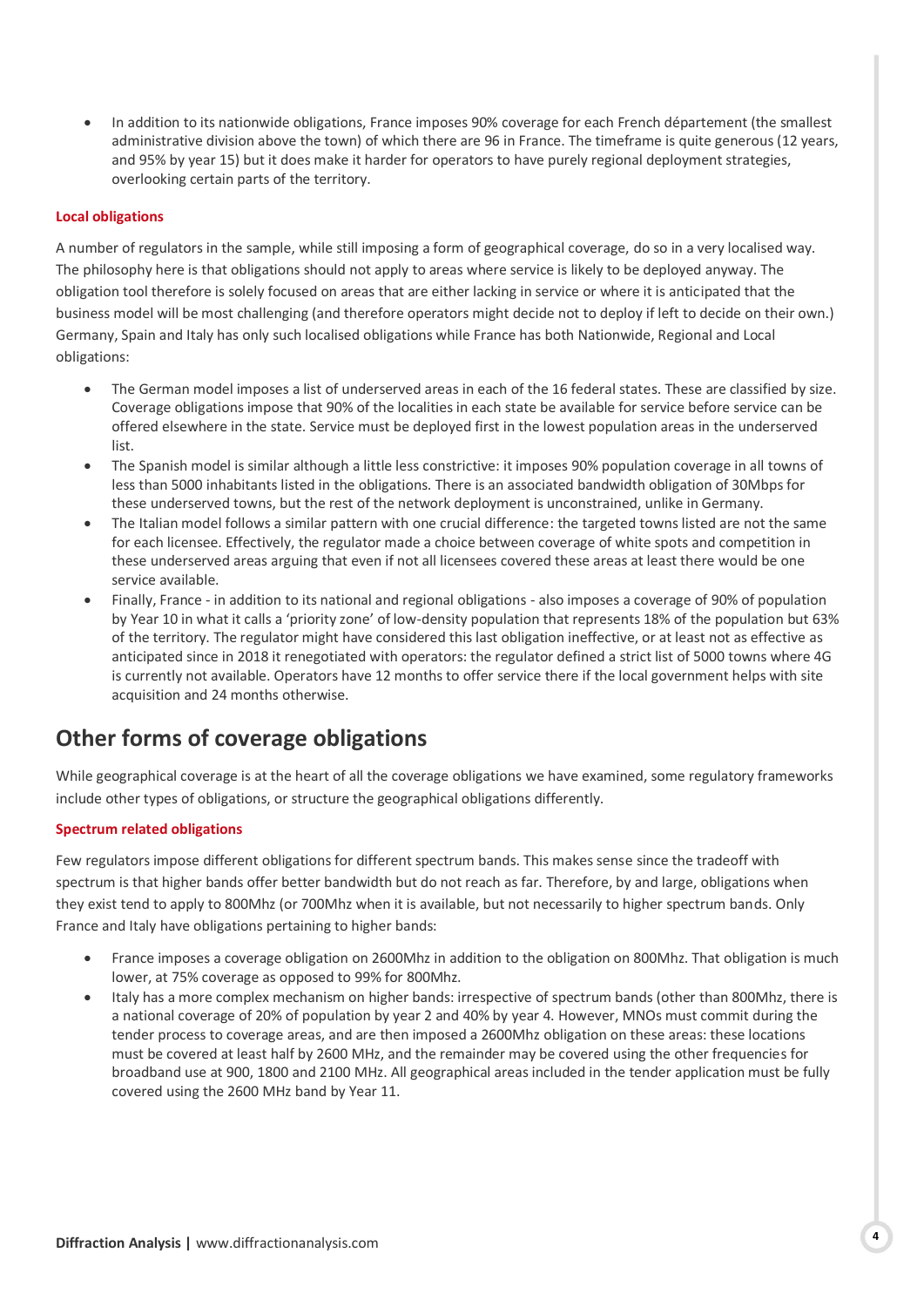#### **Bandwidth related obligations**

Only a few countries have imposed bandwidth minima as part of their obligations. The reasoning seems to be that the regulator doesn't care how the bandwidth is delivered (using which spectrum bands or technology) but that it is delivered at all.

- The strictest of those obligations is seen in Spain, with a minimum bandwidth of 30Mbps imposed on underserved area coverage (where, presumably, mobile broadband might be the only broadband available). CMT freely admits though that this particular requirement has not yet been measured and is in the process of designing a method to test it.
- Sweden also has a bandwidth obligation although it applies more specifically to fixed broadband substitution: when 800Mhz is used for fixed broadband substitution, an obligation of 1Mbps of minimal throughput is imposed nationwide.

#### **Indoor coverage obligations**

One of the challenges of measuring coverage obligations is to know where the measurement happens. With higher spectrum bands being less effective indoors, a coverage that meets obligations outdoors does not necessarily translate into mobile users who are satisfied with their service when inside their (or someone else's) homes. Some regulators therefore are looking into specific obligations regarding indoor coverage.

The only current example of this approach is the UK, where all coverage obligations are measured indoors. The regulator states that when imposing a 98% obligation indoor it expects the equivalent to be 99% outdoor. In addition, the 90% obligation for each nation in the UK is also measured indoor.

#### **Transport axes obligations**

One key aspect of population coverage obligations is that they are measured in a way that doesn't account for user mobility. As a consequence, users frequently express frustration at mobile coverage when traveling. This mostly applies to roads and rail lines where coverage is often patchy (at best) even if coverage obligations are otherwise met. France is the only country that has expressed explicit obligations regarding roads and rail as part of its 2018 obligation renegotiation. Key axes were identified in each département for priority coverage by operators.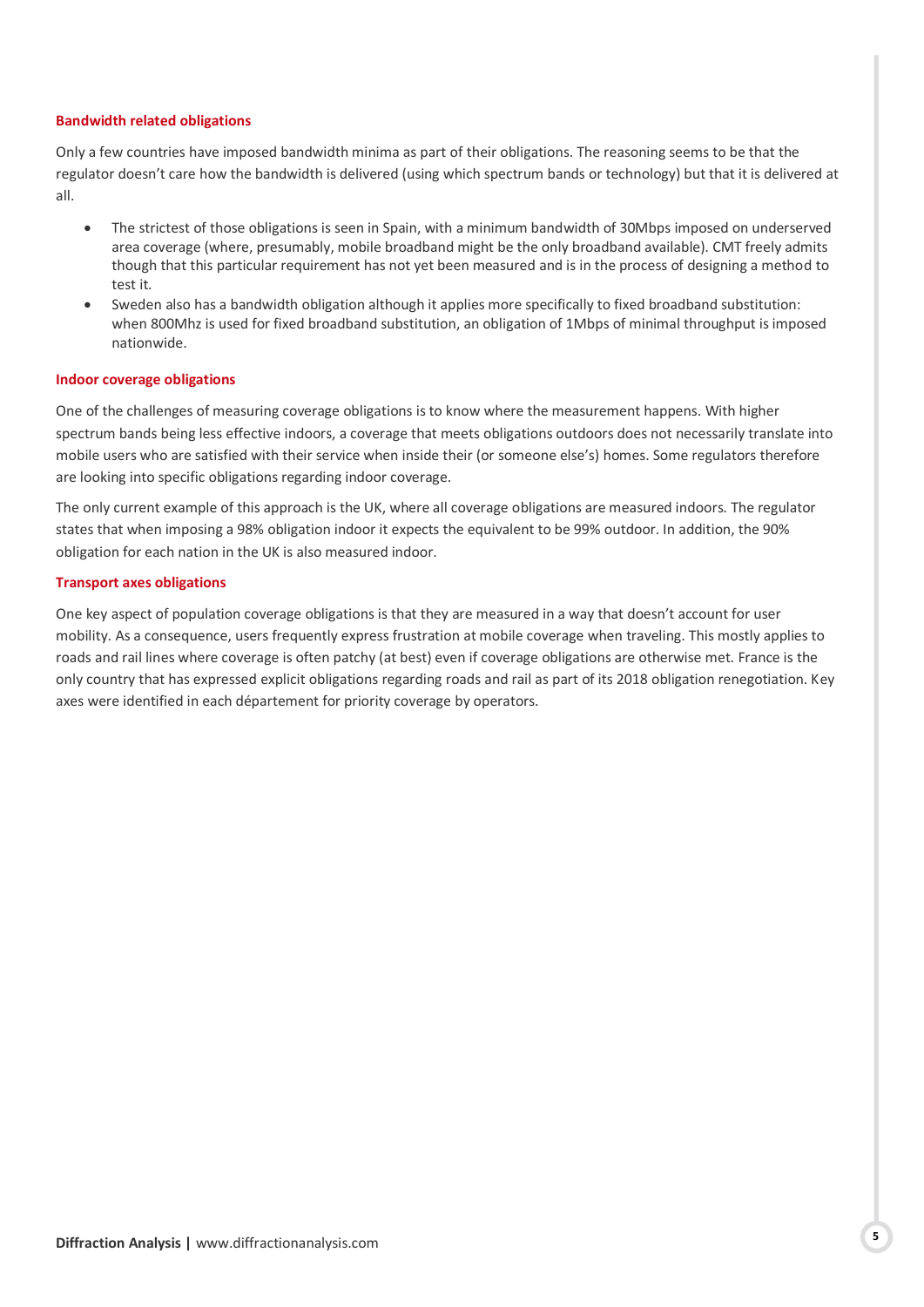# **Regulatory Strategies regarding obligations**

Not all regulators approach coverage obligations in the same way. Various strategies seem to have been implemented, which are worth expanding on briefly.

### **Obligations to all licensees**

The dominant approach regarding obligations seems to be that they be applied identically to each license holder, at least in the 800Mhz spectrum band where they seem to be prevalent. An interesting exception to this seems to be the UK's Ofcom that applied obligations only to a single license (won by Telefonica/O2 in 2012). The reasoning, presumably, is that the obligations would make the license less attractive, and therefore cheaper, balancing the needs for deeper coverage in the business model. The risk of course could have been that it resulted in a local monopoly in some of the more remote areas, but that does not seem to have been the case since Ofcom announced recently that all operators in the UK had comparable coverage to that of O2. Another exception is Italy, as discussed above, where the local obligations are different for each license in order to ensure coverage at the possible detriment of competition in underserved areas.

### **Obligations to specific spectrum blocks**

In most cases, coverage obligations are attached to low spectrum bands (800Mhz predominantly, and 700Mhz where it has been made available) but more rarely in the higher bands. The reasoning behind this approach most likely is a focus on service availability rather than higher speeds as higher spectrum bands allow for more throughput over shorter distances. There are however a number of countries where obligations have been imposed on 2600Mhz spectrum blocks:

- France imposes obligations on both 800Mhz and 2600Mhz bands, although the population coverage of the latter is significantly lower than that of the former.
- Italy also imposes some obligations on 2600Mhz forcing targeted underserved areas to be served at least in part with higher spectrum bands in early years, and fully in later years. This presumably to ensure that underserved areas don't get perfunctory coverage to simply tick a box, but get decent quality of service down the line.

### **Renegotiating obligations**

The French regulator has come to the conclusion in early 2018 that although the initial coverage obligations were met by all license holders (except Free who came late to the party), 4G mobile coverage wasn't necessarily good enough. It therefore entered a round or renegotiation with the license holders who agreed to increased coverage commitments in white spots, transport axes and a commitment to fully transition 2G/3G cell-sites to 4G by 2020.

The counterpart from the regulator's side was too fold: first of all, the government agreed to waive off the renewal fees of 10 year licenses due for renewal in 2021-2023. Secondly, the regulator confirmed that it would not attribute new spectrum blocks (for 5G) through an auction process. All in all, this was perceived by experts as a very generous deal favouring operators.

Other regulators have not as of yet entered similar renegotiations of obligations although Ofcom has announced that the upcoming 700Mhz spectrum attributions would be associated with stringer underserved coverage obligations<sup>2</sup>.

### **Limitations of coverage obligations?**

It should be stressed that factors other than operators' willingness or financial ability to deploy mobile networks broadly may impact coverage including spectrum pricing, the degree to which infrastructure is shared; site acquisition complexity, geography and competitive pressure.

Imposing coverage obligations is one thing, but measuring how they are met can be more challenging than it sounds. Obviously, the more complex or structured the obligations, the more complex the measurement will be. While most

<sup>-</sup><sup>2</sup> https://www.techradar.com/news/ofcom-plans-new-rural-coverage-obligations-for-700mhz-spectrum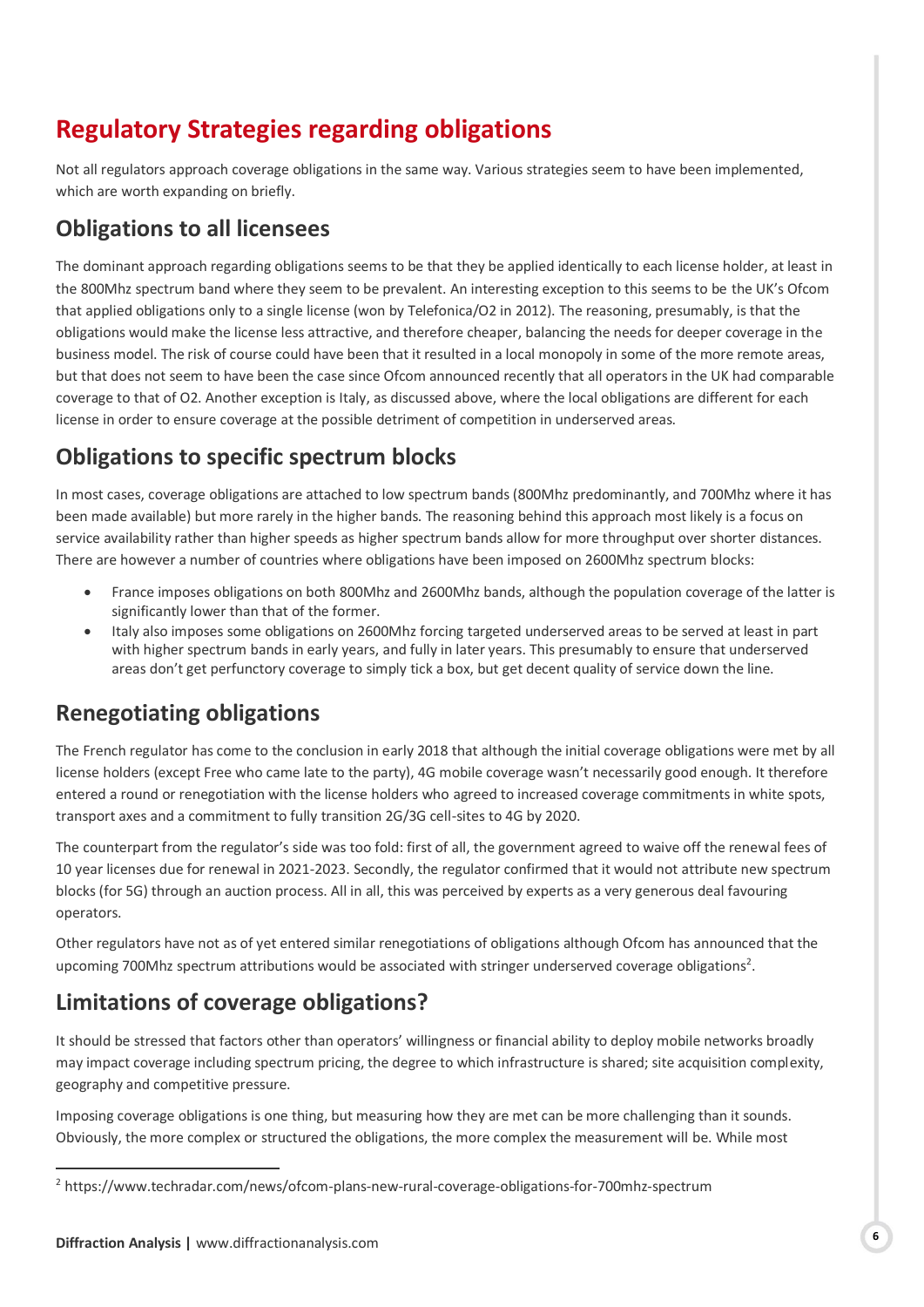regulators in Europe agree today that obligations they imposed have been met, there's a lot of room for improvement even when that is the case. Coverage for example rarely takes into account elements such as the speed of services or oversubscription in a given area. Measuring those can be tricky and largely dependent on the measurement protocols chosen by the regulators. In this paper, we use coverage numbers announced either by the regulators or the operators themselves. The former can be trusted to be neutral and will generally be reliable. The former should be treated with caution even though an operator who wildly overstates coverage would expose himself to regulatory backlash anyway.

Finally, an important point to remember is that the advent of 4G didn't make previous mobile technologies obsolete overnight. 3G in particular is in most European countries deployed to over 99% of the population and provides decent service in most instances. As a consequence, while it is possible to measure the specific coverage of each spectrum band or even of LTE bands in general, it does not mean that from an end users point of view the service is all or nothing.

The Spanish model of 4G obligations is interesting to consider in this context: it assumes that the end user, ultimately, will not care whether his mobile broadband service is delivered over 3G, 4G (or 5G tomorrow). Of even less importance will be the spectrum band used to deliver the broadband service. What will matter is speed and latency, and these can be measured more easily and consistently. In other words, imposing coverage obligations for mobile broadband rather than for a particular technology may be a more effective means of achieving the state's objectives.

And yet no matter how well crafted the coverage obligations are, one of their major flaws is that the consequences of not meeting the obligations seem non-existent. Apart from a form of public shaming as a result of a regulator stating that a given MNO has not met its obligations, there are no legal or financial consequences to not meeting those. It has been argued (in the case of France) that this absence of tangible consequences associated with unambitious targets might have resulted in coverage achieved being comparatively poor. Governments should consider with the upcoming 5G attributions (as well as some 700Mhz spectrum attributions planned in some countries) what mechanisms to put in place to enforce coverage obligations in order to boost the efficiency of those obligations.

### **Assessing the impact of Coverage obligations**

As mentioned above, it is hard to prove statistically that coverage obligations result in better coverage. Coverage in our sample varies, as shown below, but 8 out of 10 countries have coverage obligations. And in this sample, the countries with the most stringent (Finland, Sweden, UK) or most targeted obligations (Italy) are clearly leaders in terms of coverage. The two that have no coverage obligations are towards the lower end of the coverage ranks, alongside France who granted very long time horizons to meet its obligations.



*Source: Regulators, MNOs, Diffraction Analysis*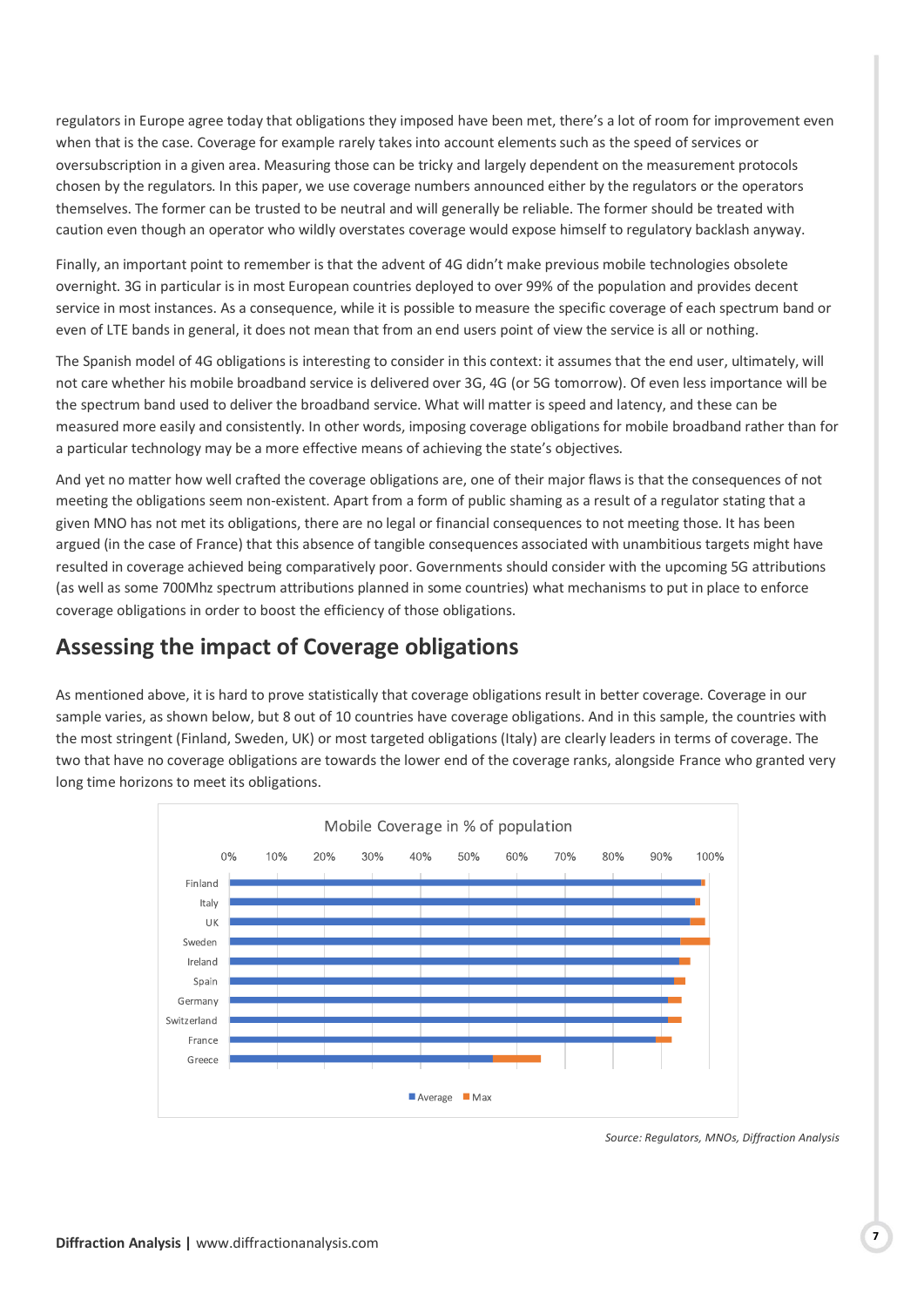It certainly seems like the obligations have had an impact on coverage, but the way they are designed and the exact nature of the obligations have an impact as well. In the case of France for example, it's very clear looking at the obligations that they weren't very ambitious from the get go. The population coverage imposed may have been high, but the timeframe given to reach those targets was extremely long (15 years), which may explain why the obligations were not much a constraint. Similarly, Germany has been criticised for forcing operators to work out the market from the least densely populated areas up, which would impact revenue cash flows significantly and therefore could slow down deployment.

Inversely, targeted coverage obligations such as those imposed by Italy and Spain seem to have had a stronger impact on coverage in countries where the economy was (or still is) in turmoil and where geography is not simple and competition is fierce (in the case of Spain at least).